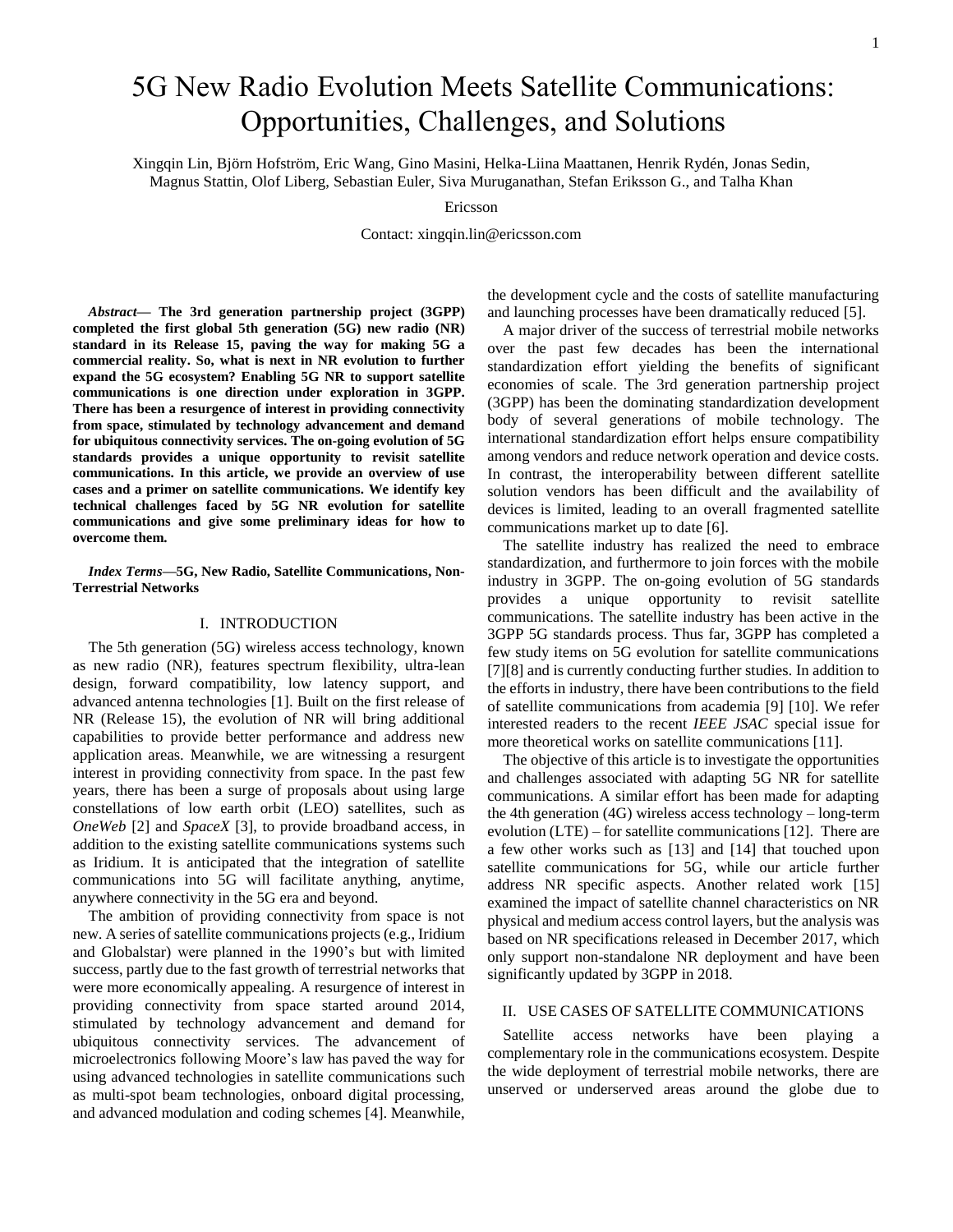

**Figure 1: An illustration of satellite communications system architecture**

economic rationales. For example, providing coverage in rural or remote areas has been challenging in many countries because the investment cost may not justify the expected revenue. In contrast, a single communication satellite can cover a large geographic area, and thus it might be economically appealing to use satellite communications to augment terrestrial networks to provide connectivity in rural and remote areas. In urban areas, high-throughput satellites communications systems may help offload traffic in terrestrial networks. Another potential alternative is to use satellites for backhauling, fostering the rollout of 5G services with potentially reduced costs in rural and remote areas.

The large satellite coverage can also benefit communication scenarios with airborne and maritime platforms (onboard aircrafts or vessels), while being attractive in certain machineto-machine and telemetry applications. Additionally, satellites are resilient to natural disasters on earth, making satellite communications key for emergency services in case that the terrestrial network infrastructures are degraded.

Service continuity is closely related to ubiquitous connectivity. When a user equipment (UE) enters an unserved or underserved area, the connectivity service may be disrupted. Integrating satellite communications into terrestrial networks to fill the coverage holes can enable smoother service continuity.

Satellite communications are well positioned for broadcasting/multicasting data and media to a broad audience spread over a large geographical area. While television broadcasting has undoubtedly been the main satellite service in this area, there are other use cases. For instance, mobile operators and Internet service providers can also utilize satellite communications to multicast content to the network edge to facilitate content caching for local distribution.

## III. PRELIMINARIES OF SATELLITE COMMUNICATIONS

In this section, we describe the basics of satellite communications.

## *A. Satellite Orbits*

The height of a satellite orbit, which is the distance of the satellite from the earth's surface, determines the satellite orbital speed around the earth. The satellite's orbit also depends on the orbital eccentricity and inclination in addition to the height. There are three main types of satellites based on the orbital heights.

*Geosynchronous/geostationary earth orbit (GEO):* A geosynchronous satellite has an orbital height of 35,786 km, and its orbit matches the earth's rotation with an orbital period of 24 hours. From a ground observer's perspective, the satellite appears fixed at a single longitude, though it may drift north and south. If the orbital eccentricity and inclination are both zero, the satellite orbits over the equator in a circular orbit. The resulting orbit is geostationary, and the satellite appears to be in a fixed position to an observer on the ground.

*Medium earth orbit (MEO):* The orbital height of MEO satellites ranges from 2,000 km above the earth's surface up to the height of a GEO satellite. The associated orbital period ranges from about 2 to 24 hours.

*Low earth orbit (LEO):* The orbital height of LEO satellites is mainly from 400 km to 2,000 km above the earth surface. LEO satellites move fast and rotate around the earth every 1.5 to 2 hours. Since a LEO satellite quickly changes its position relative to an observer on the ground, the satellite is only visible to the observer for a few minutes.

#### *B. Satellite Communications System Architecture*

Generally, a satellite communications system consists of the following components [\[7\],](#page-7-3) with an illustration given in Figure 1.

- Satellite: Spaceborne platform including spacecraft bus for satellite operation (power, thermal control, altitude control, etc.) and communication payload (antennas and transponders);
- Terminal: UE used by an end-user to communicate with the network;
- Gateway: Ground station for connecting a satellite to other parts of the network;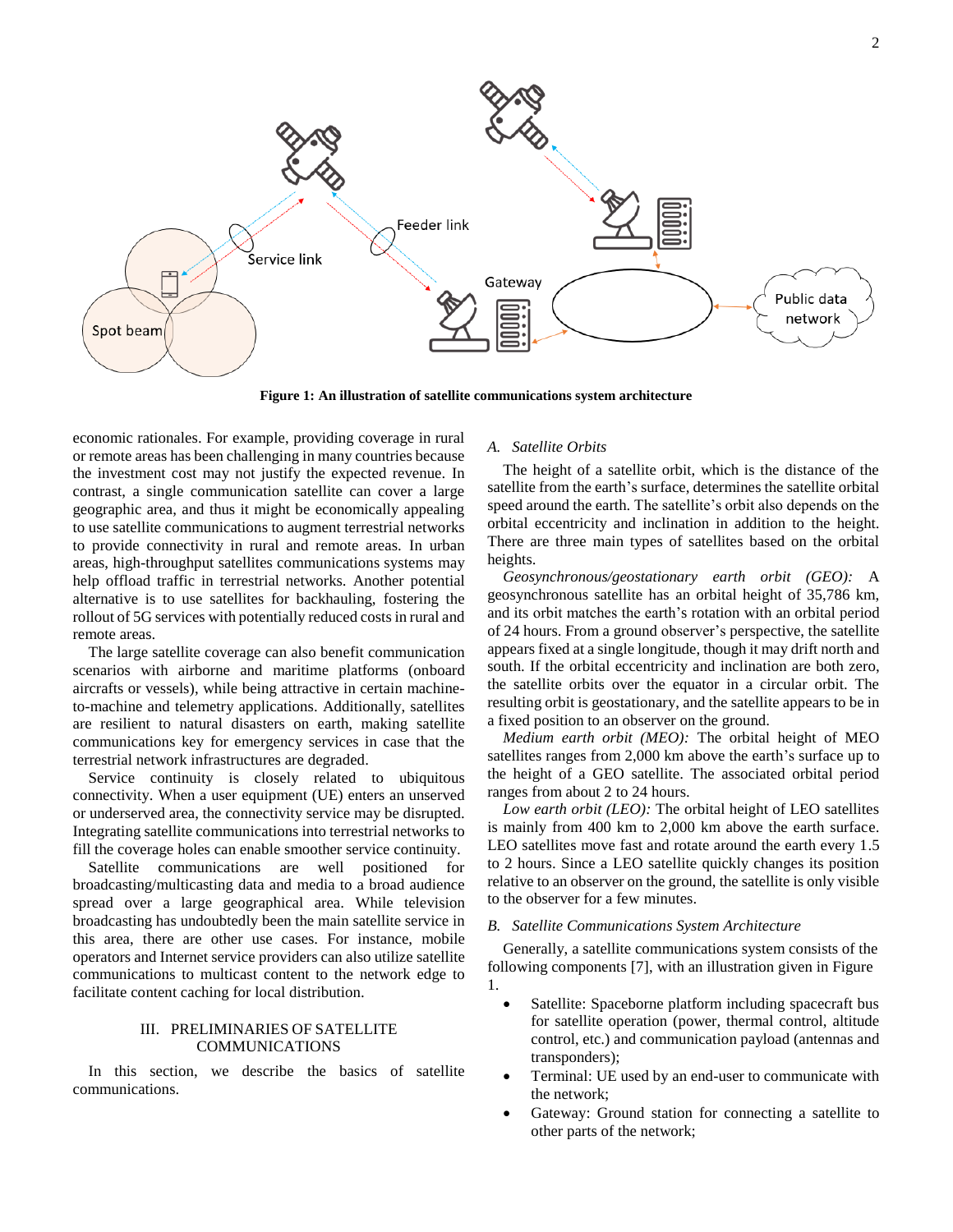

**Figure 2: Varying coverage in satellite communications with polar orbiting satellites at three different orbital heights: subfigure (a) shows satellite elevation angle trajectories of a static reference UE #0 as a function of time; subfigure (b) shows the trajectories of the distance between the reference UE #0 and the center of downward pointing spot beam as a function of time.**

- Feeder link: The communication link between the satellite and the gateway;
- Service link: The communication link between the satellite and the terminal.

Depending on the implemented functionality of the communication payload of the satellite in the system, we can consider two payload options: *bent-pipe* transponder and *regenerative* transponder. With a bent-pipe transponder, the satellite receives uplink signals from the earth, amplifies the received signals, and retransmits the signals to the earth with uplink-downlink frequency conversion. With a regenerative transponder, the satellite performs onboard processing to demodulate and decode the received uplink signals and regenerates the signals for further transmission.

A modern satellite typically uses multi-spot beam technology to generate multiple high-power beams to cover a geographical area. The footprint of a beam, often referred to as spot beam, is usually in an elliptic shape, and is commonly considered as equivalent to a cell in a terrestrial network. For a nongeostationary satellite, the footprint may sweep over the earth's surface with the satellite movement or may be earth fixed with some beam pointing mechanism used by the satellite to compensate for its motion. The radii of spot beams depend on the satellite communications system design, and may range from tens of kilometers to a few thousands of kilometers.

## IV. SALIENT CHARACTERISTICS OF SATELLITE COMMUNICATIONS

In this section, we describe the salient characteristics of satellite communications that heavily impact 5G NR adaptations for satellite communications.

## *A. Varying Coverage in Time and Space*

The coverage of a GEO satellite is quite static, with infrequent updates of spot beam pointing directions to compensate for the GEO satellite movement in order to have the same spot beam cover the same geographical area. In contrast, the movements of non-GEO satellites, especially LEO

satellites, lead to a varying coverage in time and space. A typical LEO satellite is visible to a ground UE for a few minutes only. This implies that even in a LEO satellite communications system with earth fixed beams, where each LEO satellite constantly updates its beam pointing directions to serve a certain geographical area, the serving satellites change every few minutes. In a LEO satellite communications system with moving beams, a typical spot beam with a radius of tens of kilometers can cover a UE for only a few seconds. The varying coverage in time and space clearly has implications for UE mobility management methods when adapting 5G NR for non-GEO satellite communications.

Figure 2 gives an illustration of the varying coverage in LEO satellite communications with polar orbiting satellites at three different heights: 600 km, 1000 km, and 1400 km. Figure 2 (a) shows satellite elevation angle trajectories of a static reference UE #0 as a function of time. Assuming a typical  $10^{\circ}$  minimum satellite elevation angle for service link connection, the UE can stay connected with the satellite passing at 600 km height above for only about 450 s. Figure 2 (b) shows the trajectories of the distance between the reference UE #0 and the center of downward pointing spot beam as a function of time. If the spot beam radius is 50 km, the spot beam from the satellite at the height of 600 km covers the UE for only about 15 s.

#### *B. Propagation Delays*

Rapid interactions between a UE and its serving base station in a terrestrial mobile communications system are possible since the propagation delay is usually within 1 ms. In contrast, the propagation delay in a satellite link is much longer. The oneway propagation time between a GEO satellite and a ground UE is 119.3 ms, assuming that the radio signal propagates at the speed of light in a vacuum and that the UE is immediately underneath the GEO satellite.

The propagation delay in LEO systems is much shorter than in GEO systems. Figure 3 (a) shows service link propagation delay trajectories of a static reference UE #0 as a function of time at three orbital heights. With 600 km LEO satellite height,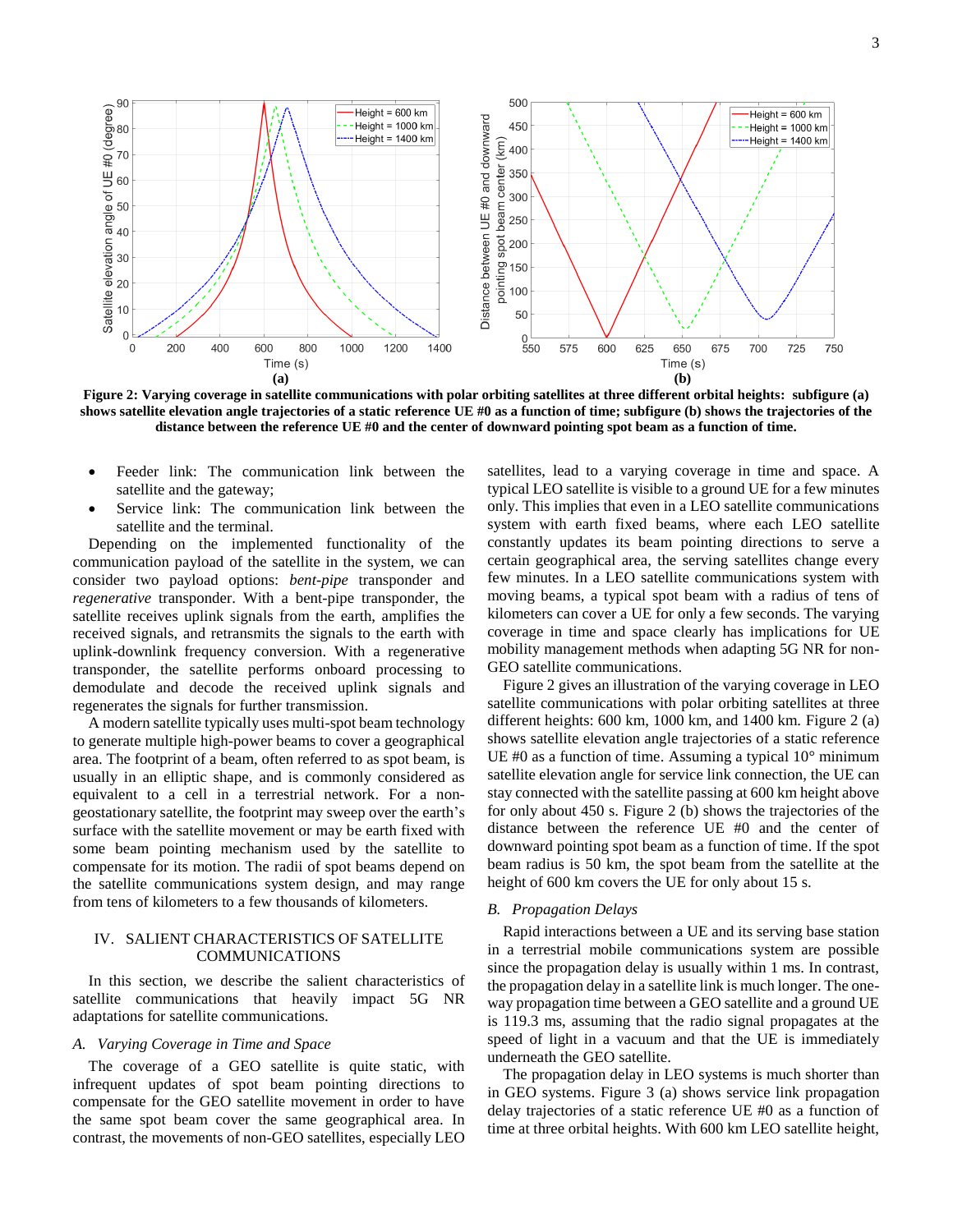

**Figure 3: Propagation delays in satellite communications with polar orbiting satellites: subfigure (a) shows service link propagation delay trajectories of a static reference UE #0 as a function of time at three orbital heights; subfigure (b) shows the trajectories of service link propagation delay difference of reference UE #0 and UE #i, i=1, 2, 3, as a function of time at 600 km orbital height.**

the minimum service link propagation delay is 2 ms attained at  $90^\circ$  satellite elevation angle, which increases to 6.5 ms at  $10^\circ$ satellite elevation angle. Accordingly, the minimum round-trip propagation delay for a signal passing between a ground station and a UE in the LEO system is 8 ms. The round-trip propagation delay can increase to about 28 ms assuming 5° elevation angle for the ground station and 10° elevation angle for the UE. In short, the propagation delays are much larger than the typical propagation delays encountered in terrestrial mobile systems.

In addition to absolute propagation delays, the differential delay, which refers to the propagation delay difference of two selected points in the same spot beam, is of interest as it impacts the multi-access scheme. Since the feeder link is shared by the devices in the same spot beam, the differential delay mainly depends on the size of the spot beam resulting in different path lengths of the service links. Figure 3 (b) shows the trajectories of service link propagation delay difference of reference UE #0 and UE #i, i=1, 2, 3. Consider a LEO satellite system with earth fixed beams and assume that the location of UE #0 is chosen as the center of a spot beam. Then the curves corresponding to UE #1, UE #2, and UE #3 in Figure 3 (b) indicate the maximum delay difference in the cell if the radius of the spot beam is chosen to be 50 km, 100 km, and 200 km, respectively. Clearly, the larger the spot beam radius, the larger the maximum differential delay in the spot beam, as illustrated in the figure.

## *C. Doppler Effects*

Doppler effect refers to the change of frequency of a wave due to the movements of the source, observer, and/or objects in the propagation environment. It depends on the relative speed of motion and the carrier frequency. In terrestrial mobile communications systems, Doppler effects are typically caused by the movements of the UE and surrounding objects, while in satellite systems the satellite movement induces additional Doppler effects.

Doppler effect is quite pronounced in LEO systems. At the height of 600 km, a LEO satellite moves at the speed of 7.56 km/s, which can result in a Doppler shift value as large as about 48 kHz at the carrier frequency of 2 GHz, as illustrated in Figure 4 (a). In addition, Figure 4 (a) shows that the Doppler shift value varies rapidly over time, and the rate of such variation is referred to as the Doppler variation rate. To cope with the pronounced Doppler effects, Doppler compensation techniques need to be implemented.

The Doppler effects due to satellite movements in GEO systems in most cases can be negligible. Note that when a satellite is in near GEO orbit with inclination up to  $6^\circ$ , the Doppler shift can reach around 300 Hz at the carrier frequency of 2 GHz [\[7\],](#page-7-3) but terrestrial mobile technologies such as 5G NR have been designed to handle this order of magnitude of Doppler shift values. For a satellite communications system operating at higher frequency, the Doppler shift increases but this can be handled by 5G NR using scalable numerology.

#### V. DESIGN ASPECTS

In this section, we describe the key areas that require adaptation to evolve 5G NR for satellite communications.

#### *A. Uplink Timing Control*

5G NR utilizes orthogonal frequency-division multiple access (OFDMA) as the multi-access scheme in the uplink. The transmissions from different UEs in a cell are time-aligned at the 5G NodeB (gNB) to maintain uplink orthogonality. Time alignment is achieved by using different timing advance values at different UEs to compensate for their different propagation delays. The required timing advance for a UE is roughly equal to the round-trip delay between the UE and gNB.

For the initial timing advance, after a UE has synchronized in the downlink and acquired certain system information, the UE transmits a random-access preamble on physical randomaccess channel (PRACH). The gNB estimates the uplink timing from the received random-access preamble and responds with a timing advance command. This allows the establishment of initial timing advance for the UE.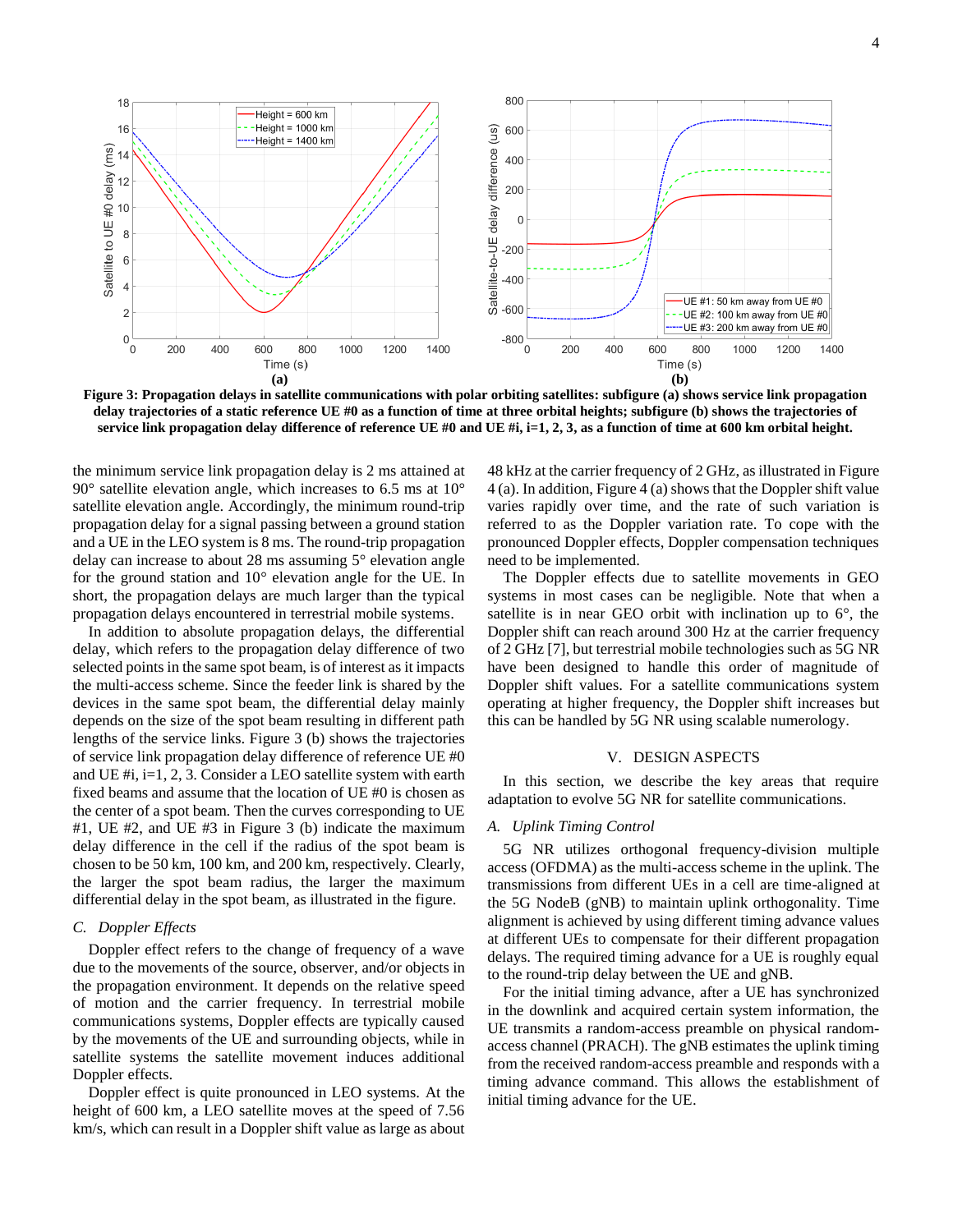

**Figure 4: Doppler effects in satellite communications with polar orbiting satellites and carrier frequency of 2 GHz: subfigure (a) shows service link Doppler shift trajectories of a static reference UE #0 as a function of time at three orbital heights; subfigure (b) shows the trajectories of service link Doppler shift difference of reference UE #0 and static UE #i, i=1, 2, 3, as a function of time at 600 km orbital height.**

The longest cyclic prefix length of NR PRACH formats is about 1.37 ms, and thus may be used for large cells with radii up to about 200 km. This is clearly not enough to handle the much larger propagation delays incurred in satellite communications. One promising approach is to rely on global navigation satellite system (GNSS) based techniques. Each UE equipped with a GNSS chipset determines its position, calculates its propagation delay with respect to the serving satellite using ephemeris data of the satellite constellation, and derives the initial timing advance value. The UE then uses its initial timing advance value to initiate the random-access procedure, which can help to further refine the timing advance to cope with residual timing error.

Some low-cost, reduced complexity UEs may not be equipped with GNSS chipsets. Thus, non-GNSS based techniques are also needed. One possible technique may work as follows. For each spot beam, the gNB may choose a reference point such as the center of the spot beam, and thus may adjust its uplink receiver timing with respect to the reference point. With this approach, the uplink timing control only needs to handle the delay difference between each UE and the reference point instead of the much larger absolute propagation delays. The existing uplink timing control can be directly used for spot beams with radii up to about 200 km. For spot beams with radii larger than 200 km, further adaptation of uplink timing control design may be needed.

## *B. Frequency Synchronization*

5G NR uses orthogonal frequency division multiplexing (OFDM) for both downlink and uplink transmissions, and additionally supports the use of discrete Fourier transform (DFT) spread OFDM (DFT-S-OFDM) in the uplink. Maintaining the orthogonality of OFDM requires tight frequency synchronization between transmitter and receiver to avoid inter-subcarrier interference. A NR UE can make use of specially designed physical synchronization signals to achieve time and frequency synchronization in the downlink. In the

uplink, the UE adds a shift to its acquired downlink reference frequency to obtain the uplink reference frequency based on the known relationship of uplink-downlink carrier frequencies.

The downlink synchronization can be treated as a point-topoint OFDM synchronization problem since each receiver in a cell tunes its downlink reference frequency based on the received synchronization signals. The uplink synchronization is more challenging since it is a multipoint-to-point synchronization problem in OFDMA based 5G NR. The transmissions from different UEs in a cell need to be frequencyaligned at the gNB to maintain uplink orthogonality. Therefore, different frequency adjustment values at different UEs are needed in the uplink to compensate for their different Doppler shifts. GNSS based techniques can be used for uplink frequency adjustment: Each UE equipped with a GNSS chipset determines its position and calculates its frequency adjustment value using its position information, satellite ephemeris data, and carrier frequencies.

To mitigate the effects of large Doppler shifts due to satellite movements in non-GEO satellite communications systems, precompensation can be applied to forward link signals: A timevarying frequency offset tracking the Doppler shift is applied to the forward link reference frequency such that the forward link signals for a spot beam received at a reference point in the spot beam appear to have zero Doppler shift. With precompensation, the Doppler shift of the forward signals received at a given location in the spot beam becomes equal to the difference between the original Doppler shifts of the given location and the reference point. The Doppler shift differences at different locations in the spot beam however are different and time-varying.

Figure 4 (b) shows the trajectories of service link Doppler shift difference of a static reference UE #0 and UE #i, i=1, 2, 3, as a function of time at 600 km orbital height. Consider a LEO satellite system with earth fixed beams and assume that the location of UE #0 is chosen as the center of a spot beam and frequency pre-compensation is applied to the downlink of the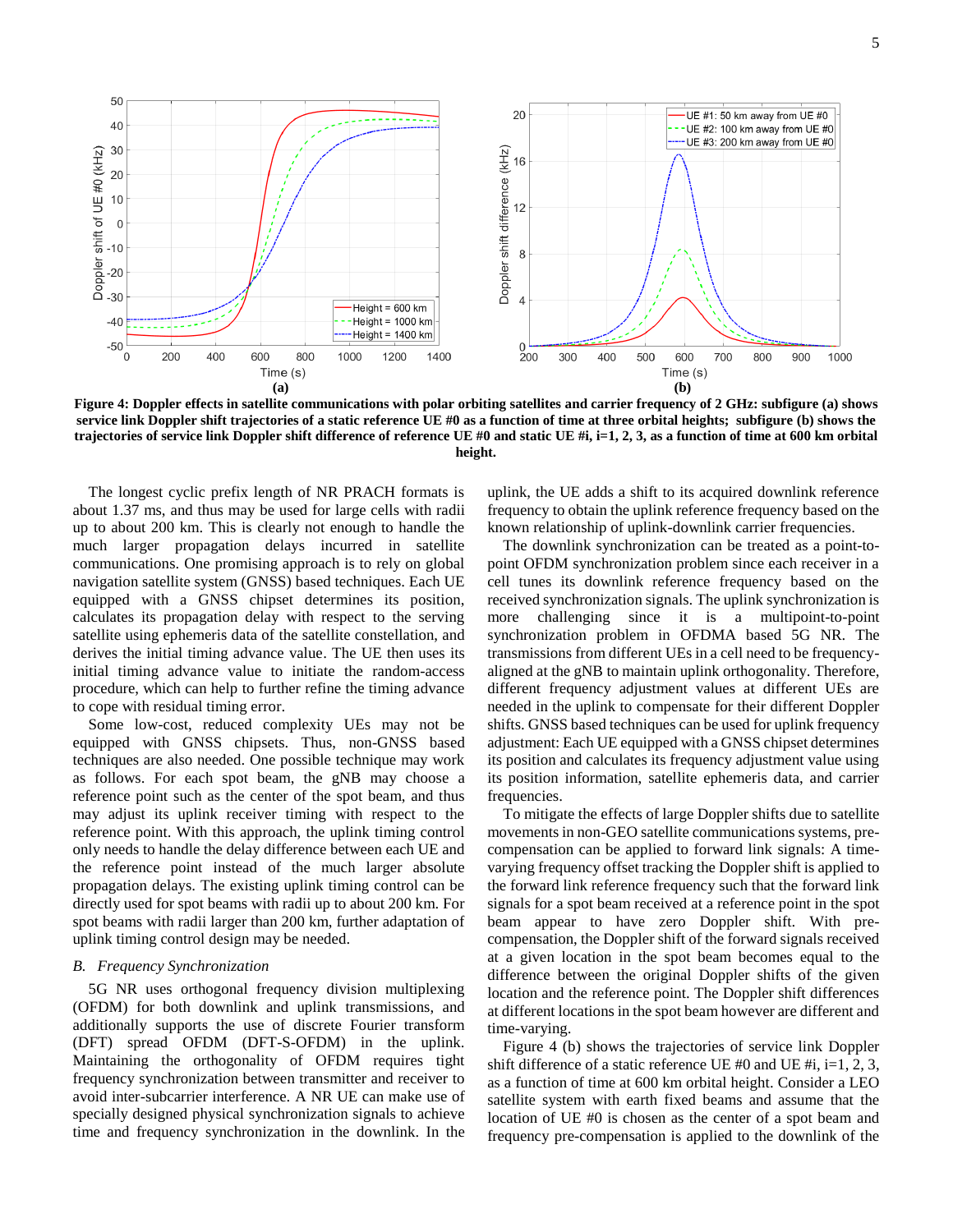

0.175

0.150 0.125

RLC PDU delay distribution

 $0.8$ 

 $0.6$ 

**Figure 5: Example simulated delay distributions with periodic packets (1 kilobyte per second), 256 ms one-way propagation delay, RLC acknowledged mode, and good link quality: subfigures (a) and (b) respectively show the delay distributions of RLC PDU and PDCP SDU when HARQ is used; subfigures (c) and (d) respectively show the delay distributions of RLC PDU and PDCP SDU when HARQ is not used.**

service link with respect to the center of the spot beam. Then the curves corresponding to UE #1, UE #2, and UE #3 in Figure 4 (b) indicate the maximum Doppler shift difference trajectories in the cell if the radius of the spot beam is chosen to be 50 km, 100 km, and 200 km, respectively. Clearly, the larger the spot beam radius, the larger the maximum Doppler shift difference in the spot beam, as illustrated in the figure. As an example, for the spot beam with 100 km radius, the Doppler shift difference of a point at the edge of the spot beam and a reference point in the center of the spot beam can still be as large as 8 kHz at 2 GHz carrier frequency.

For non-GNSS based frequency adjustment techniques, the gNB may estimate the return link frequency shift of each UE and transmits a corresponding frequency adjustment command to the UE. To establish the uplink orthogonality as early as possible, it is desirable that the gNB estimates the uplink frequency shift from the random-access preamble transmitted by the UE and includes the frequency adjustment command in the random-access response message. The existing PRACH formats in 5G NR are however designed to facilitate uplink timing estimation and may need to be further enhanced to facilitate uplink frequency estimation.

## *C. Hybrid Automatic Repeat Request*

To combat against transmission errors, 5G NR uses a combination of forward error correction and automatic repeat request (ARQ), which is known as hybrid ARQ (HARQ). Forward error correction coding adds parity bits to the information bits, enabling error correction at the receiver. The receiver sends a positive acknowledgement if no error is detected in the received packet and a negative acknowledgement otherwise. In case of retransmission, the receiver can use soft combing to combine the retransmission with earlier transmission(s) for decoding. With incremental redundancy, each retransmission including additional parity bits progressively reduces the code rate, and thus HARQ may be viewed as an implicit link adaptation scheme.

5G NR supports 16 HARQ processes with stop-and-wait protocols per component carrier in both uplink and downlink. In a stop-and-wait protocol, the transmitter stops and waits for acknowledgement after each (re)transmission. Using 16 HARQ processes with stop-and-wait protocols would lead to significant throughput reduction especially in GEO communications systems.

One straightforward approach is to increase the number of HARQ processes to cope with the increased round-trip delays in satellite communications systems. This, however, comes at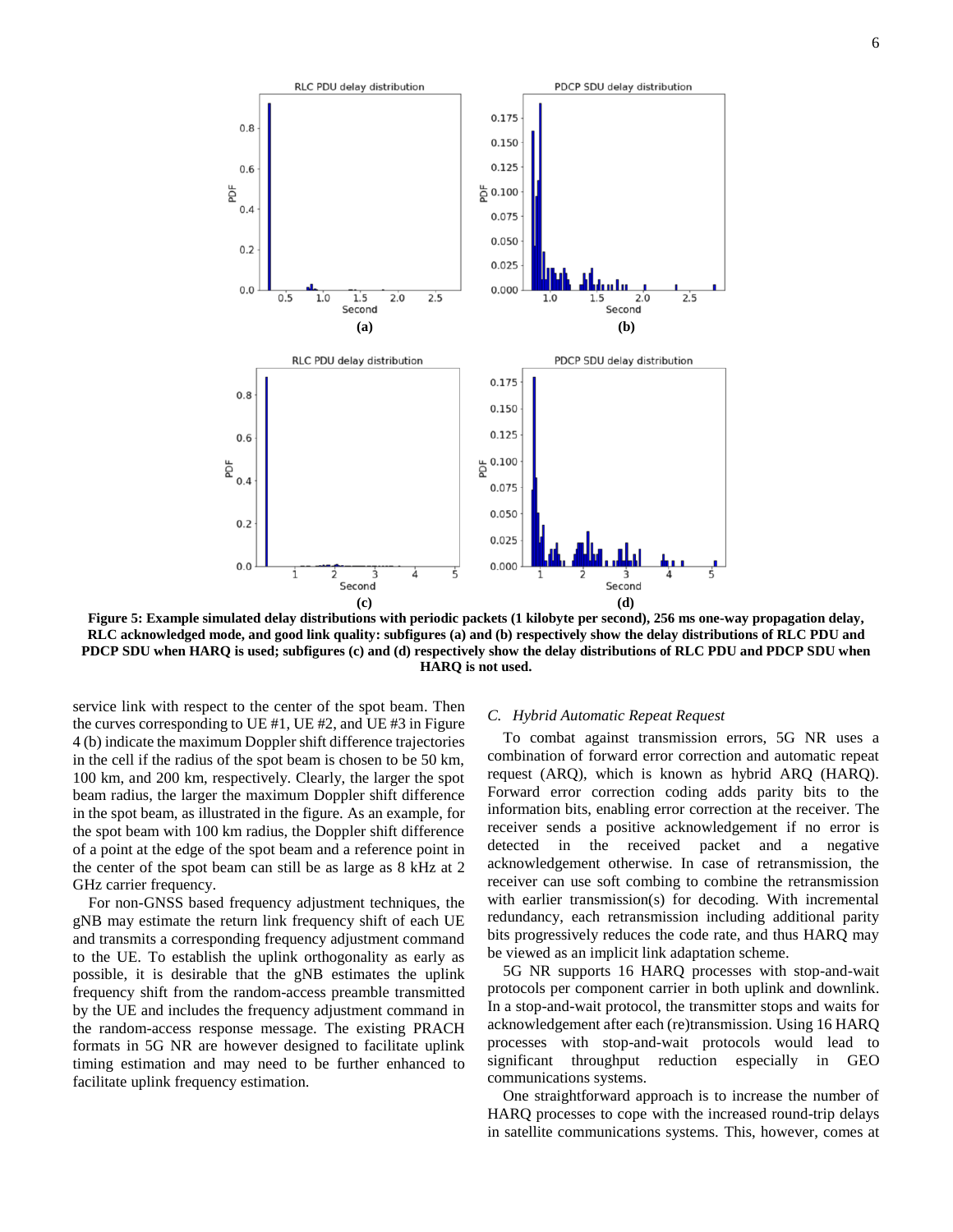the cost of UE implementation complexity due to the increased UE HARQ soft buffer size. Another approach is to introduce a mechanism in 5G NR to support the possibility of turning off retransmissions in HARQ processes. Instead, the retransmissions are handled by the layers above MAC if errorfree data units are required at the receiver. For example, the radio link control (RLC) layer supports an acknowledged mode that may be used for retransmissions of erroneous data. Retransmissions at the layers above MAC might lead to increased latency due to the slower feedback. Additionally, the communications system may need to operate with more conservative coding rate in the physical layer to avoid excessive retransmissions in the layers above MAC.

Figure 5 shows example simulated delay distributions with periodic packets (1 kilobyte per second), a one-way propagation delay of 256 ms, RLC acknowledged mode, and good link quality. The delay of RLC protocol data units (PDU) includes the delays in physical layer and MAC layer. The delay of packet data convergence protocol (PDCP) service data units (SDU) includes the delays in physical layer, MAC layer, RLC layer, and PDCP layer. Figures 5 (a) and 5 (b) respectively show the delay distributions of RLC PDU and PDCP SDU when HARQ is used and the transport block size is 1000 bits. Due to the good link quality, most of the RLC PDUs are successfully received without HARQ retransmission and thus have ~256 ms delays, while the remaining small fraction of RLC PDUs are successfully received with one HARQ retransmission and thus have ~800 ms delays. Accordingly, most of the PDCP SDUs have delays in the range of 0.8 s - 2 s. In contrast, when HARQ is not used, Figures 5 (c) and 5 (d) respectively show the delay distributions of RLC PDU and PDCP SDU. While most of the RLC PDUs have ~256 ms delays due to the good link quality, the remaining small fraction of RLC PDUs have delays greater than ~1.25 s. Accordingly, compared to the case with HARQ, more PDCP SDUs have delays greater than ~2 s when HARQ is not used. This is because HARQ feedback is faster than feedback in higher layer protocols.

## *D. Idle Mode UE Tracking and Paging*

When the UE is in connected mode, the network fully controls the serving cell of the UE. If the UE moves, the network initiates handover for the UE. However, when the UE is in idle mode, it is up to the UE on which cell it is camping as long as it follows specified rules for the cell selection and reselection.

Paging is the mechanism that the network uses to initiate a connection with a UE in idle mode. While camping on a cell, the UE wakes up at certain periods to monitor paging information from the network. The location of a UE in idle mode is known to the network at tracking area level. A tracking area is a cluster of gNBs or cells that an operator can define. Tracking areas in Release-15 NR are geographically nonoverlapping. The network can provide a UE with a list of tracking areas where the UE registration is valid. When the network pages the UE, the paging request can be transmitted to all the gNBs in the tracking area list, and then each gNB broadcasts the paging message in its cell. Therefore, the network needs to track the UE in idle mode at tracking area level, and this is achieved by periodic tracking area updates performed by the UE. In particular, when a UE in idle mode selects or reselects a cell, it reads the broadcasted system information to learn which tracking area this cell belongs to. If the cell does not belong to at least one of the tracking areas to which the UE is registered to, it performs a tracking area update to notify the network of the tracking area of the cell it is currently camping on.

For a GEO satellite communications system where the cell's coverage area is usually fixed on the ground, the existing UE tracking and paging procedures in 5G NR can be largely reused. However, for a non-GEO satellite communications system particularly with moving beams, the cell's coverage area moves on the ground. Under the existing UE tracking and paging procedures in 5G NR designed for terrestrial networks, the tracking area sweeps over the ground as well. As a result, a stationary UE would have to keep performing location registration in idle mode. How to efficiently perform UE tracking and paging in this case requires further thinking.

#### VI. CONCLUSIONS

It is an interesting time to witness the comeback of satellite communications. The on-going evolution of 5G standards provides a unique opportunity to revisit satellite communications. Though 5G NR has been designed mainly targeting terrestrial mobile communications, the inherent flexibility of 5G NR allows it to be evolved to support nonterrestrial communications. As this article has highlighted, when adapting 5G NR to support satellite communications, there are challenges including long propagation delays, large Doppler effects, and moving cells. Addressing such challenges requires a rethinking of many of the working assumptions and models used to date for designing 5G NR. Throughout this article, we have attempted to highlight ideas on how to overcome the key technical challenges faced by 5G NR evolution for satellite communications.

#### ACKNOWLEDGEMENT

The authors thank Ali Khayrallah for his valuable comments and suggestions.

#### **REFERENCES**

- <span id="page-6-0"></span>[1] X. Lin *et al*. "5G New Radio: Unveiling the Essentials of the Next Generation Wireless Access Technology," arXiv preprint arXiv:1806.06898, June 2018. Available at [https://arxiv.org/ftp/arxiv/papers/1806/1806.06898.pdf.](https://arxiv.org/ftp/arxiv/papers/1806/1806.06898.pdf) Last Accessed on 03-25-2019.
- <span id="page-6-1"></span>[2] WorldVu Satellites Limited, "OneWeb Ka-band NGSO Constellation Expansion," FCC File Number: SAT-MOD-20180319-00022, Available at [http://licensing.fcc.gov/cgi](http://licensing.fcc.gov/cgi-bin/ws.exe/prod/ib/forms/reports/swr031b.hts?q_set=V_SITE_ANTENNA_FREQ.file_numberC/File+Number/%3D/SATMOD2018031900022&prepare=&column=V_SITE_ANTENNA_FREQ.file_numberC/File+Number)[bin/ws.exe/prod/ib/forms/reports/swr031b.hts?q\\_set=V\\_SITE\\_A](http://licensing.fcc.gov/cgi-bin/ws.exe/prod/ib/forms/reports/swr031b.hts?q_set=V_SITE_ANTENNA_FREQ.file_numberC/File+Number/%3D/SATMOD2018031900022&prepare=&column=V_SITE_ANTENNA_FREQ.file_numberC/File+Number) [NTENNA\\_FREQ.file\\_numberC/File+Number/%3D/SATMOD2](http://licensing.fcc.gov/cgi-bin/ws.exe/prod/ib/forms/reports/swr031b.hts?q_set=V_SITE_ANTENNA_FREQ.file_numberC/File+Number/%3D/SATMOD2018031900022&prepare=&column=V_SITE_ANTENNA_FREQ.file_numberC/File+Number) [018031900022&prepare=&column=V\\_SITE\\_ANTENNA\\_FRE](http://licensing.fcc.gov/cgi-bin/ws.exe/prod/ib/forms/reports/swr031b.hts?q_set=V_SITE_ANTENNA_FREQ.file_numberC/File+Number/%3D/SATMOD2018031900022&prepare=&column=V_SITE_ANTENNA_FREQ.file_numberC/File+Number) O.file\_numberC/File+Number. Last Accessed on 03-25-2019.
- <span id="page-6-2"></span>[3] Space Exploration Holdings, "LLC Application for Approval for Orbital Deployment and Operating Authority for the SpaceX Vband NGSO Satellite System," FCC File Number: SAT-LOA-20170301-00027. Available at [http://licensing.fcc.gov/cgi](http://licensing.fcc.gov/cgi-bin/ws.exe/prod/ib/forms/reports/swr031b.hts?q_set=V_SITE_ANTENNA_FREQ.file_numberC/File+Number/%3D/SATLOA2017030100027&prepare=&column=V_SITE_ANTENNA_FREQ.file_numberC/File+Number)[bin/ws.exe/prod/ib/forms/reports/swr031b.hts?q\\_set=V\\_SITE\\_A](http://licensing.fcc.gov/cgi-bin/ws.exe/prod/ib/forms/reports/swr031b.hts?q_set=V_SITE_ANTENNA_FREQ.file_numberC/File+Number/%3D/SATLOA2017030100027&prepare=&column=V_SITE_ANTENNA_FREQ.file_numberC/File+Number) [NTENNA\\_FREQ.file\\_numberC/File+Number/%3D/SATLOA2](http://licensing.fcc.gov/cgi-bin/ws.exe/prod/ib/forms/reports/swr031b.hts?q_set=V_SITE_ANTENNA_FREQ.file_numberC/File+Number/%3D/SATLOA2017030100027&prepare=&column=V_SITE_ANTENNA_FREQ.file_numberC/File+Number) [017030100027&prepare=&column=V\\_SITE\\_ANTENNA\\_FRE](http://licensing.fcc.gov/cgi-bin/ws.exe/prod/ib/forms/reports/swr031b.hts?q_set=V_SITE_ANTENNA_FREQ.file_numberC/File+Number/%3D/SATLOA2017030100027&prepare=&column=V_SITE_ANTENNA_FREQ.file_numberC/File+Number) [Q.file\\_numberC/File+Number.](http://licensing.fcc.gov/cgi-bin/ws.exe/prod/ib/forms/reports/swr031b.hts?q_set=V_SITE_ANTENNA_FREQ.file_numberC/File+Number/%3D/SATLOA2017030100027&prepare=&column=V_SITE_ANTENNA_FREQ.file_numberC/File+Number) Last Accessed on 03-25-2019.